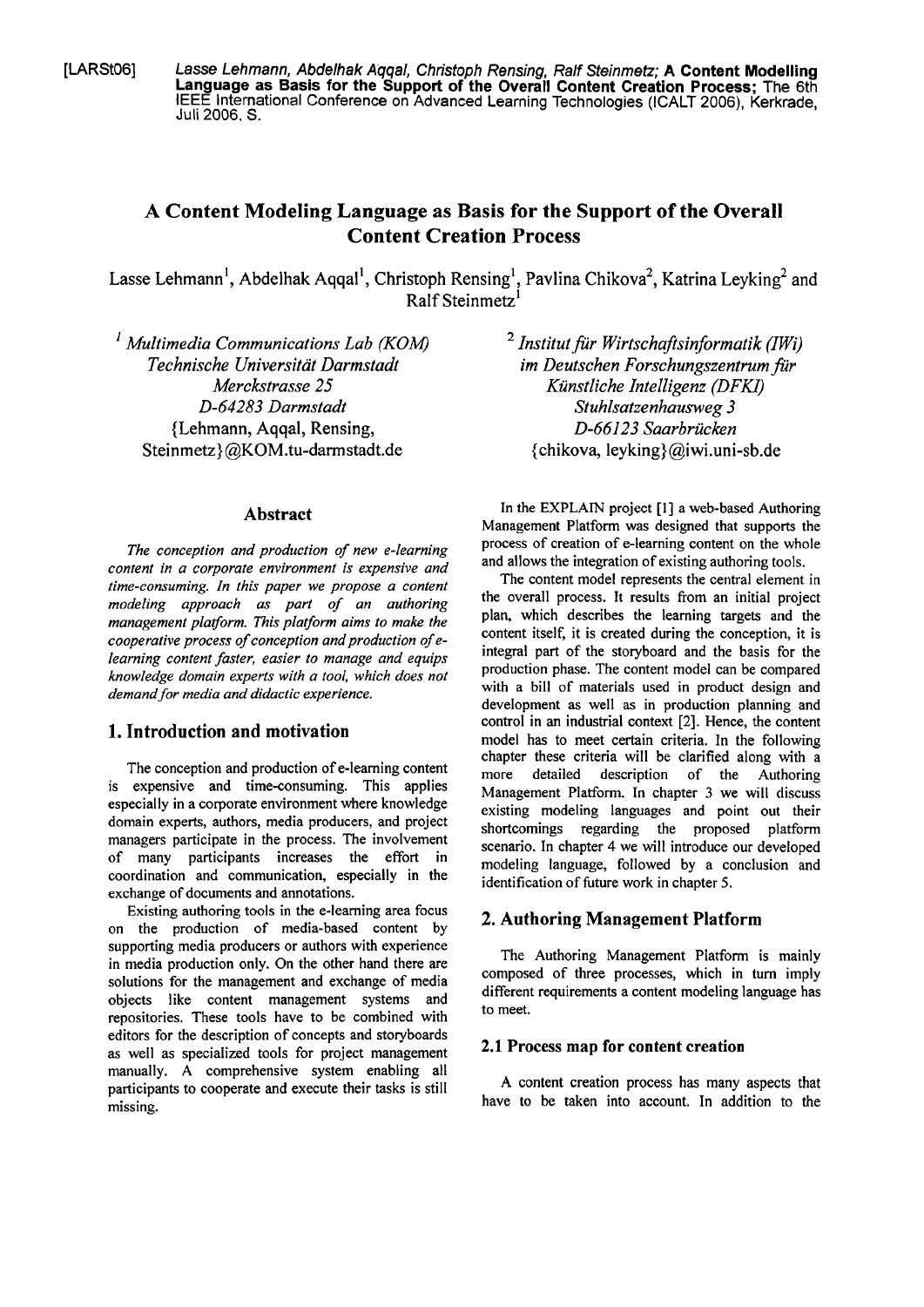production of media and their combination into a learning object, it consists of the conception, material and resource management and project management. **Our** goal is to make this complex cooperative process faster and easier to manage, and to allow knowledge domain experts (called "experts") to take responsibilities for many steps of the process by guidance through the process steps and context sensitive tips. Therefore in the EXPLAIN project an Authoring Management Platform, which handles all these issues, was designed. Figure 1 shows the platform's process-map.

the logical structuring is done - chapter conception, followed by the physical modeling  $-$  page conception. The last step includes referencing already available media objects and writing texts or concept descriptions for the modeled pages. If media objects are not available at the point of conception a replacement, called material-notice, that describes the desired mediaobject is referenced, until the object is available in the proper format. The whole conception process is guided by the Authoring Management Platform in terms of didactical issues. Partly by user-platform dialogues, partly by context sensitive help and partly by textual



**Figure 1: Process map of the platform** 

The project management encompasses the control of costs and time, administration of milestones for the content-creation process and management of content-creation process and management of<br>responsibilities. Additionally it handles the responsibilities. Additionally it handles the collaboration of the users of the plattform. The creation of reports regarding deadline violations, financial overviews or material or personal statistics is included here as well **as** a notification system sending messages to users automatically, if certain events are triggered. Furthermore, the platform provides a review system, which is part of the project management process, too. Here users can be notified that a review has to be done or is finished. All this is achieved by status management. Every object possesses states like planned and actual costs, responsible individuals and planned and actual timing. This information is enough to derive actions that have to be taken like sending a notification message to a specific person.

Within the content conception process the modeling for the e-leaming content to be produced is done. The platform provides an easy to use structuring tool, which allows the modeling of content in distinct steps. First information and checklists, the expert is guided through the modeling of the structure that fulfills the didactical needs of the target group the e-leaming content is created for. For the production, the content model is transferred to an extemal authoring tool, where the leaming object can be produced before it is exported to a standardized format like SCORM.

The content management component of the Authoring Management Platform comprehends classical issues of content management. It provides a central data Store, where the material can be stored and versioned. Redundancy of data and access conflicts are prevented, which in particular is fundamental for the collaboration to work. In this regard, the Authoring Management Platform also manages the access to the material by assigning different rights to different userroles. In addition to that the content management component supports the referencing and assignment of materials and handles the metadata and status information of the material.

For all these components of the Authoring Management Platform, the content model is the central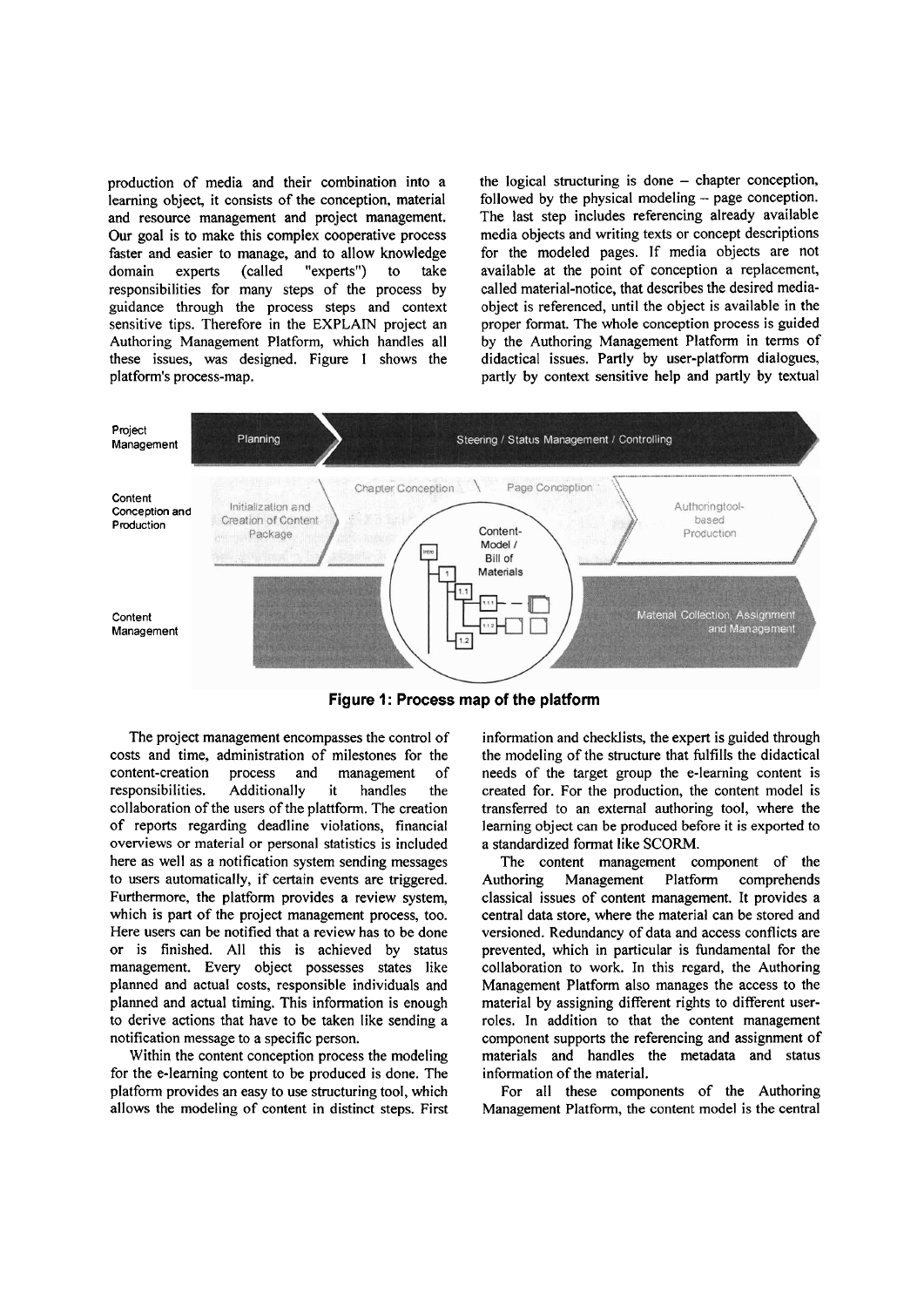aspect. To harmonize the collaboration of the different components, the content model has to fulfill certain requirements, which will be discussed in the following.

### **2.2 Requirements**

Each of the process components described above implies some requirements, which have to be met by the content modeling language describing the central content model.

Because of the project management being driven almost completely by status, a content modeling language has to support the storing and querying of status information regarding time and financial issues, responsibilities and process status. Furthermore the propagation of such values via the hierarchy of the content model has to be adjustable. Time values, e.g., have to be propagated in a different way than costs.

The chapter and page conception implies a content modeling language that allows hierarchical structuring without generating too much overhead in structure and implementation. The didactical information gained from the user has to be stored with the content model, too.

Regarding the content management, the content modeling language should enable the platform to handle the above-mentioned content management issues. This can be done by providing special status information. Additionally the content modeling language should support the consistent handling of references, especially the handling of material notices which may be of a different format than the objects they describe.

In short, we identify the following requirements for the content modeling language with respect to each of the platform's sub-processes:

- **1.** Storing and querying of project management information along with their propagation over the hierarchy and their adjustment
- *2.* Support for easy to do and easy to understand structuring, especially for the named knowledge domain experts, without generating overhead; storing of information gained fiom the didactical guidance
- **3.** Support for consistent reference-handling and the possibility of cross format referencing and storing and querying of content management information

### **3. Related work**

Having identified the requirements of a content modeling language for the Authoring Management

Platform, we will discuss some existing approaches, which have dependency on our specific needs.

TeachML is a content markup language for the creation of Course structures and content representation in XML **[3].** However, it was neither designed for educational purposes only, nor to support the full production management of the learning contents. Described by Gunnar Teege as an "author-centric" approach intended to allow content reuse **[4],** the complete approach reminds of a general content authoring System, without any specific support for content conception, or management of information status during the production of content **[3].** 

LMML (Learning Material Mark-up Language) aims to facilitate the portability and exchange of leaming material. LMML is an appropriate **XML**  binding of a meta-model for content structuring called the Passau Teachware Model (PTM). LMML does not fully and consistently support the content creation process. It provides only basic content mark-up and DTDs for web based learning documents and thus is not fulfilling our requirements.

 $\langle M L \rangle^3$ , the "Multidimensional Learning Objects and Modular Lectures Markup Language", tries to overcome the problem of content scalability by giving a framework to describe the mapping of content and didactics in three dimensions: the adjustment to the target group, the educational intensity of the material and the varying of output formats **[SI.** Nonetheless,  $|ML>3$  is still only related to a structuring aspect and does not meet the whole of our requirements described above.

Palo and OUNL-EML **[3]** are two educational modeling languages which basically attempt to model the learning process and not just learning content. This learning process deals with a series of activities and may not involve any content at all. OUNL-EML especially considers that the focus of leaming is the activity, not the content [4]. For us, the structuring or generally the production of learning content remains at the core of our approach. Furthermore, both languages are designed to be used mainly by didactic experts and not by a simple user. The use of these modeling languages is generic in the sense that it is not directly related to the creation of multimedia based content. In addition it is difficult to use by domain experts without knowledge in didactics.

So, in taking a closer look to related research works in this area, existing modeling languages seem not to fit in our scenario of use. Two different types of modeling languages can be distinguished: the usage of the first group (TeachML, LMML and  $\langle ML \rangle^3$ ) is restricted only to modeling and structuring the content without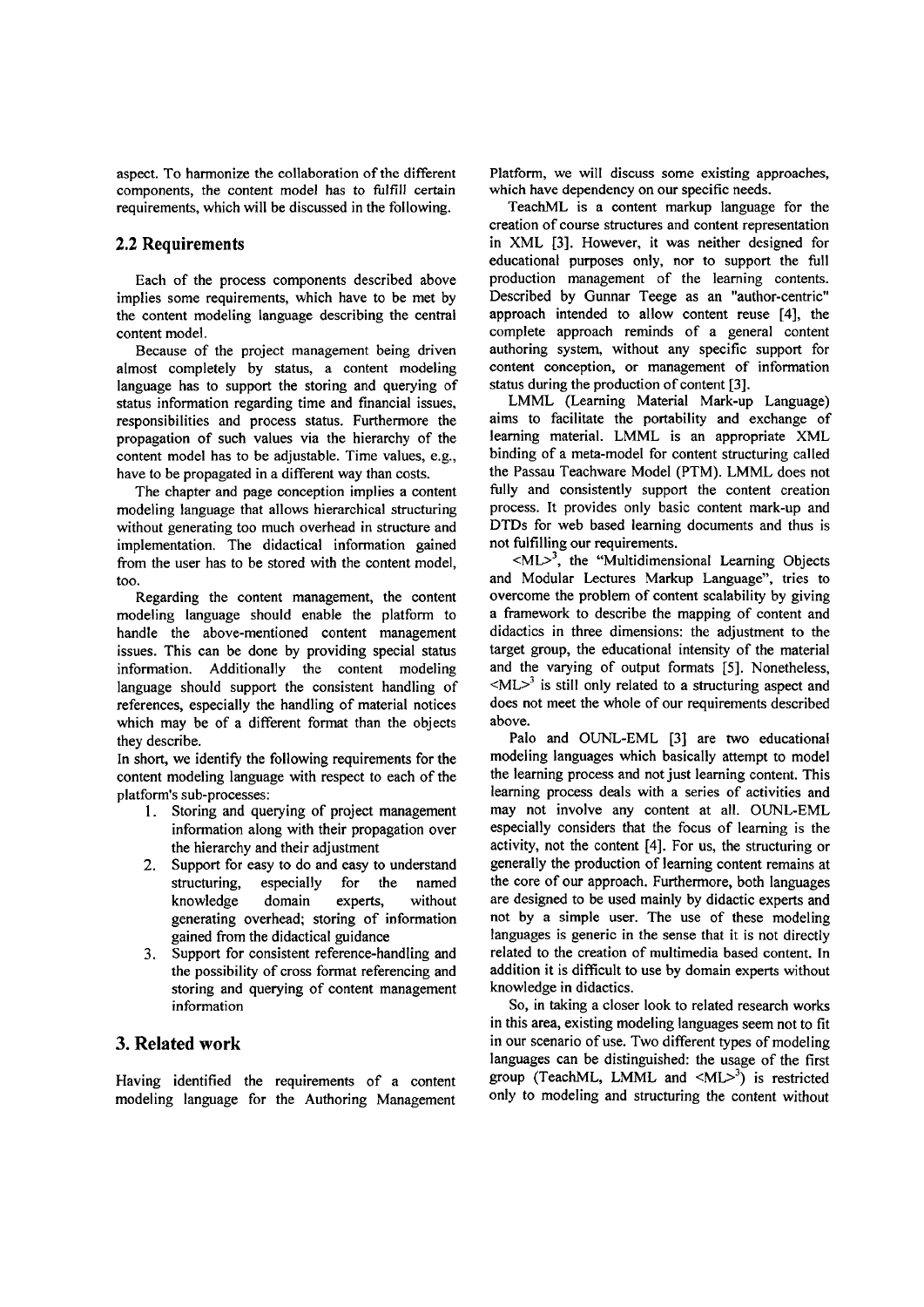explicitly and necessarily expressing the whole life cycle of contents, especially in a cooperative scenario. Thus these languages do not provide all the dimensions needed to satisfy the conditions of our approach, particularly regarding easiness of usage, fast structuring and consistent management of the overall content creation process.

The second group (Palo and OUNL-EML), while being abstract, generic and constructivist oriented, does not meet all the requirements of our project.

There are several other modeling languages, but they are either very close related to special use cases or projects, like eLML for the GITTA project *[6]* or CDF for the **ARIADNE** project **[7],** or designed for special knowledge domains like MeML for mathematics or the proposed document model for the estat-system in statistics [8]. That is why they are not considered in the present paper.

### **4. Our approach**

Unfortunately, none of the existing approaches seemed to meet the prerequisites proposed by the platform. That is why we decided to design an own content modeling language, which is described in this chapter. We will describe our approach with respect to each of the authoring management platform's processes.

#### **4.1 Content conception and production**

The platform's content conception process demands a content model with a concise structure, which can be modeled by an expert easily. The underlying modeling language should support this. We decided to make use of the book paradigm, because it is intuitive and understandable for experts and thus can be modeled easily. Therefore we get a hierarchical structure of lections which represents the logical structure. Lections can be either chapters, if they are part of the highest level in the hierarchy, or sub-chapters otherwise. Lections consist of pages, page groups or more subordinated lections. The recursion of lections is theoretically endless, but should not exceed a reasonable threshold. The pages and page groups represent the physical structure of the e-learning content. That means, while lections do not necessarily possess a physical representation, pages and page groups do. If at time of conception the exact number of pages in a lection is known, a page is used, otherwise a page group is modeled.

Figure 2 shows an instance of the structure model used for our approach.



**Figure 2: Instance of the proposed content model** 

#### **4.2 Project management**

As shown in chapter **3,** most of the existing modeling approaches have shortcomings with respect to the project management support. For our approach we identified the information that needs to be stored to trigger the events that account for the project management. The process Status determines the progress of the current process step. Values could be like "in work", "under review" or "review finished". The cost parameters are needed to control the preserving of a given budget and to create financial reports. They include planned and actual costs. Cost parameters are propagated over the content hierarchy additively, i.e. to get the cost of a lection all respective costs of inferior lections, pages, page groups and materials are added. The time parameters are handled similarly. They include deadline as well as start and finish dates of the different process steps. In contrast to the costs, the times are not added. To get the deadline of a superior lection, the earliest time could be taken, for example. The responsibilities determine whom to notify, if special events, like a finished review or a deadline violation occurs. Annotations may be attributes of content objects like lections and pages or references to external documents. Table 1 gives an overview of the project management information.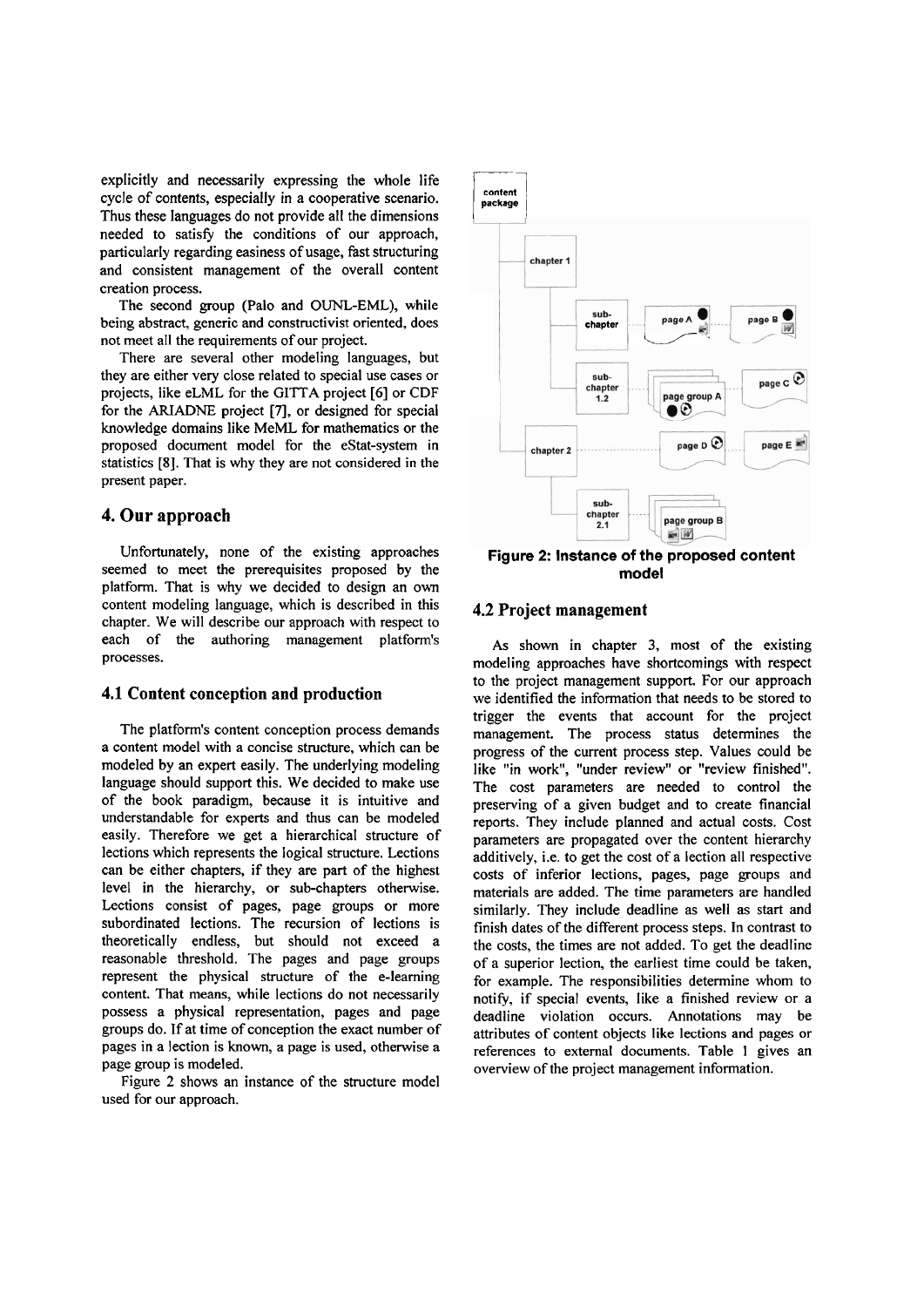| <b>Attribute</b> | Description                        |
|------------------|------------------------------------|
| process status   | status of actual process step      |
| cost             | cost parameters, additive          |
|                  | accumulation                       |
| time             | deadline, start and finish date of |
|                  | process steps, propagate over      |
|                  | hierarchy                          |
| responsibilities | individuals responsible for        |
|                  | production, review                 |
| annotations      | review results, didactic           |
|                  | information                        |

**Table 1** : **Project management information** 

#### **4.3 Content management**

The content management process is manifold and makes high demands on the content model and thus the modeling language used. The main challenge here is, besides the classical content management issues, the referencing and representation of materials. Although a simple reference to the ID of the desired material may be sufficient, the material still has to carry enough information for the platform to handle issues like cross format referencing or versioning. Here the format depicts the actual media format of the actual object, e.g. text for a textual material notice that describes an image that has to be produced. Whereas the typemeans the target type of the material to include, "image" in the given example. Versioning information encompasses references to previous and following versions along with the corresponding identifiers, while the access status can be set to prevent access conflicts, e.g. when one User downloads an object to change it and meanwhile another user wants to change it, too. The following table gives an overview of the information needed for the content management to be stored with the material.

Table 2: Content management information

| <b>Attribute</b> | <b>Description</b>                |
|------------------|-----------------------------------|
| ID               | unique identifier for referencing |
|                  | the material object               |
| format           | actual format of the material     |
| type             | planned type of the media object  |
| access status    | flag to prevent access conflicts  |
| versioning       | previous and/or next version, Ids |
| information      | for referencing                   |

# **5. Conclusion and future work**

In this paper we proposed a content modeling approach as basis for an Authoring Management Platform. The proposed language supports the production process of e-learning content on the whole, including project management, content modeling as well as resource and material management. Thus it contributes to a greater effectiveness and efficiency of the production of new e-learning material. The major work in the future will be the implementation of the platform and hence the implementation and application of our content modeling approach. The implementation will also provide the opportunity to give an objective judgment of the quality and capabilities of our approach. The extension of the modeling language by means of didactical issues is another aspect to consider in the future.

## **Acknowledgments**

The work that forms the basis for this paper was funded by the German Federal Ministry of Economics and Technology FKZ 01MD512. The authors are responsible for the content.

[I] EXPLATN Consortium, Explain Project, **http://www.explain-project.de/** 

[2] August-Wilhelm Scheer, CIM: Computer lntegrated Manufacturing 2<sup>nd</sup> Ed.: Towards the Factory of the Future, Springer Verlag, Heidelberg, 1991

[3] A.Rawlings, P.van Rosmalen, R.Koper (OUNL) M.Rodriguez-Artacho (UNED) P.Lefrere (üKOU): Suwey of Educational Modelling Languages (EMLs), Version 1, CEN/ISSS WS/LT Learning Technologies Workshop, September 2002

[4] S. Wilson, CETlS staff, Europe focuses on EML, **the**  centre for educational technology interoperability standards (cetis), October 14,200 1

 $[5]$  <ML $>3$ , the Multidimensional Learning Objects and Modular Lectures Markup Language, (http://www.ml-3.org/), January 2006

[6] J. Fisler, S. Bleisch, M. Niederhuber; Development of sustainable e-learning content with the Open source eLesson Markup Language eLML; In: ISPRS Workshop, Potsdam, June 2./3. 2005

[7] The **ARIADNE** project; http://www.ariadne-eu.org/; January 2006.

[8] A. Aqqal, L. Lehmann, C. Rensing, R. Steinmetz: Content Modeling Languages, Technicai Report, Multimedia